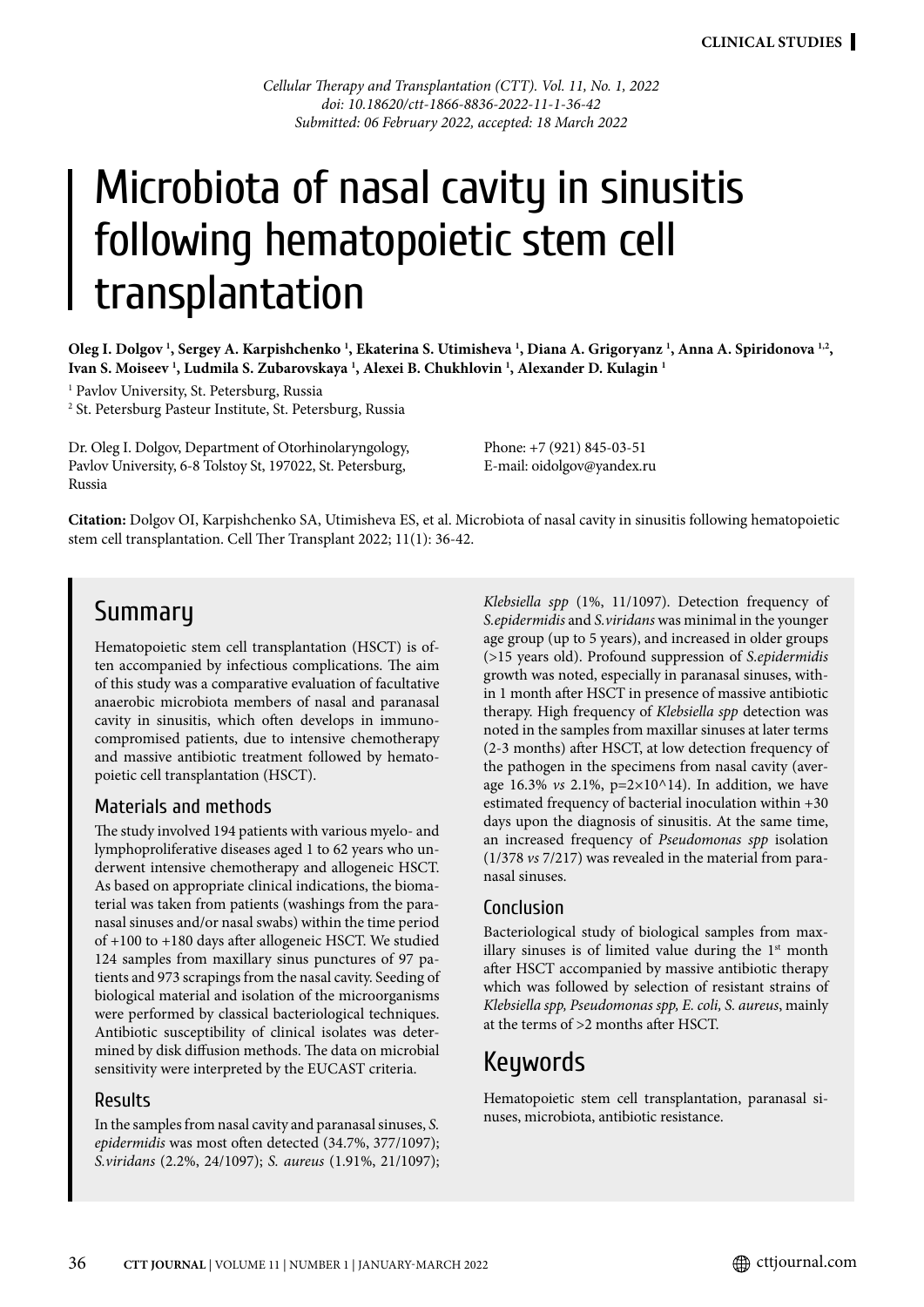# Introduction

Hematopoietic stem cell transplantation (HSCT) is used as an efficient therapeutic approach for treatment of oncohematological diseases. This mode of treatment causes profound immunosuppression affecting non-specific and specific immunity. This temporary disorder results into frequent infectious complications over post-transplant period, which have been sufficiently studied. However, bacterial and fungal paranasal sinusitis, which is common in general population, has been scarcely studied in immunocompromised patients after HSCT [1].

According to numerous studies, sinusitis affects approximately 5-44% of all the patients in post-transplant period, mainly, at early terms after HSCT. In this regard, searching for bacteria which colonize nasal cavity and paranasal sinuses during the sinusitis seems to be an urgent task. In general excessive microbiota at the surface of nasal mucosa, paranasal sinuses and upper respiratory tract is of similar composition. Bacteriological studies of cultivable microbiota from the nasal cavity and aspirates of maxillary sinuses in chronic rhinosinusitis were carried out in different clinics of Russian Federation and revealed 154 isolates of aerobic bacteria belonging to 32 species, and 90 anaerobic lines, with predominance of *Streptococci*, *Prevotella* in aspirates, less often *S.pneumoniae, H.influenza*, and *S.aureus* [2]. Although many other microbial species were isolated from these samples, the authors did not reveal their clear relations to pathogenesis of chronic rhinosinusitis.

Over the last decade, the microbiota of paranasal sinuses has also been studied by molecular biology techniques (quantitative PCR, microarray methods, like as by NGS studies of polymorphisms in 16S rRNA gene which is universal to bacterial microbiota), thus making it possible to identify a lot of non-cultivable and previously unknown types of bacteria [3]. The authors have shown that, along with *S.epidermidis, S.aureus, Corynebacteria spp*, maxillar sinuses in the patients may harbor, e.g., *Streptococcus pneumoniae, Haemophilus influenzae, Moraxella catarrhalis*, as well as *Stenotrophomonas maltophilia, Enterobacter* which may be associated with chronic rhinosinusitis. Significant differences in the composition and diversity of the microbiota of the paranasal sinuses largely depend on the methods used in distinct studies. E.g., analysis of the microbiota at these sites by means of next-generation sequencing (NGS) showed persistence of *Staphylococci, Streptococci, Neisseria, Corynebacteria* and reduced biodiversity of local microbiota in chronic rhinosinusitis [4]. In general, however, bacteriological evaluation of biological samples retains its diagnostic value because of its ability to assess antibiotic resistance of microbial isolates. The aim of this study was a comparative assessment of aerobic and facultative anaerobic microbiota components of nasal and paranasal cavities in sinusitis, which is often observed in immunocompromised patients after intensive chemotherapy, antibiotic therapy and subsequent HSCT.

# Patients and methods

The study involved 194 patients with various myelo- and lymphoproliferative diseases aged from 1 to 62 years treated at the R.M.Gorbacheva Memorial Research Institute of Pediatric Oncology, Hematology and Transplantation under the protocols of intensive chemotherapy and allogeneic HSCT over the period of 2016 to 2021 as described in our previous work [5]. During HSCT, patients received an antibiotic prophylaxis regimen that included intravenous administration of fluoroquinolones (sometimes switching to oral administration) from D+1 to D+60. To this purpose, amoxicillin was also prescribed, in particular to pediatric patients. In febrile neutropenia, broad-spectrum antibiotics were empirically administered. Later on, upon occurrence of resistant microbial strains, the patients were treated with antibiotics, orally or systemically, as guided by the *in vitro* sensitivity testing of the microbial isolates.

As indicated by consulting specialist (ORL clinician), according to clinical indications, the biomaterial was taken from patients (nasal swabs or washings from the paranasal sinuses) at the terms of -100 to +180 days after the day of allogeneic HSCT. Of these specimens, we have examined 124 samples of the maxillary sinus punctures from 97 patients, and 973 scrapings from nasal cavity of the patients from general HSCT group.

Seeding and isolation of bacteria from the biological samples were made by classical bacteriological techniques, The isolated microorganisms were identified by means of commercial biochemical test systems (BBL Crystal), as well as with MALDI-TOF mass spectrometry using VITEK MS instrument. The sensitivity of clinical isolates to antibiotics was determined by means of disk diffusion test systems. The results of microbial sensitivity tests were interpreted according to the Guidelines of European Committee on Antimicrobial Susceptibility Testing (EUCAST) criteria. For statistical analysis, the groups of patients were also divided by age: 0-5 years (group 1); 6-14 children (2); 15-21 years old (3); >22 years (4). Moreover, the results of bacteriological examination were classified by terms post-transplant, starting from  $\leq$ 100 days before HSCT (point 0); during the 1<sup>st</sup> month (point 1); 2nd month (point 2); 3rd month (point 3), etc., up to 6 months after HSCT (point 6). Statistical analysis of the data was carried out by means of parametric and nonparametric statistics, concerning individual types of inoculated microorganisms, and for distinct microbial associations at different times after HSCT using the STATISTICA 10 program.

# Results

The detection frequency of cultured bacteria from nasal cavity and maxillary sinuses in the oncohematological patients with ORL disorders was as follows: *S.epidermidis*, 34.7% of biological samples (377/1097); *S.viridans*, 2.2% (24/1097); *S.aureus*, 1.91% (21/1097); *Klebsiella spp.*, 1% (11/1097); *Corynebacteria spp.*, 0.9% (10/1097); *Pseudomonas spp.*, 0.54% (6/1097); *E. coli*, 0.36% (4/1097); *Neisseria spp.*, 0.36% (4/1097); *E.faecalis*, 0.18% (2/1097). Meanwhile, *Proteus, M.luteus, Citrobacter* isolates were not revealed. Seeding rates for the most common bacterial species by the age groups are shown in Fig. 1A and 1B.

As seen from Fig. 1, the frequency of *S.epidermidis* detection was minimal in younger age group and increases at the age of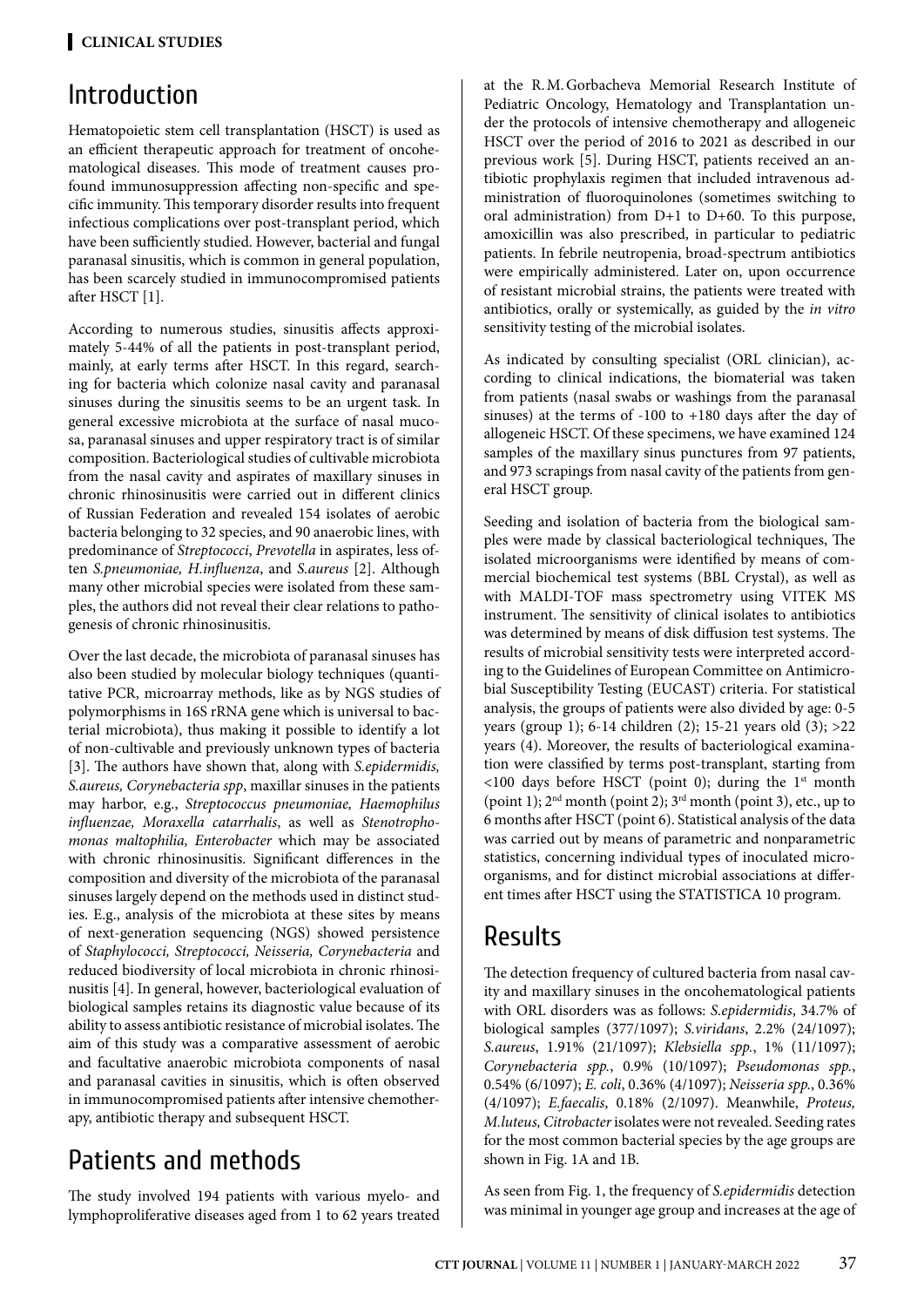>15 years (1A). Also, the occurrence of S.viridans is minimal among younger patients, with a maximum in the older group (>15 years). Moreover, we assessed the dynamics for these species at various times after HSCT (Fig. 2A and 2B).

As seen from Fig. 1, the frequency of *S.epidermidis* detection was minimal in younger age group and increases at the age of >15 years (1A). Also, the occurrence of *S.viridans* is minimal among younger patients, with a maximum in the older group (>15 years). Moreover, we assessed the dynamics for these species at various times after HSCT (Fig. 2A and 2B).

As seen from Fig. 2A, the detection rate of *S.epidermidis* is sharply reduced over the first 2 months after HSCT, thus confirming significant depletion of this microbial population due to antibiotic prophylaxis and anti-infectious therapy at the early stages after HSCT. At the same time, frequency of *S.viridans* did not change significantly during the post-transplant period (up to 6 months).

Separate analysis in adjacent infection loci (nasal and maxillar cavities) showed that the most profound suppression of *S.epidermidis* growth was observed in paranasal sinuses, especially, within 1 month after HSCT (Fig. 3). Of interest, the frequency of *S.epidermidis* isolation in the presence of clinically sound sinusitis was even more reduced during the 1<sup>st</sup> month after HSCT, as well as in later periods (>4 months after HSCT), as shown in Fig. 4.

High frequency of *Klebsiella spp.* isolation in the samples from maxillar sinuses proved to be the most pronounced feature of pathogenic microbiota in the patients at the late terms after HSCT (an average of 16.3% (20/123) *versus* 2.1%  $(18/864)$ , p=2×10^14), along with low frequency detection in nasal swabs (Fig. 5). Similarly, high seeding rates from sinus washes were shown for Pseudomonas spp. (8.1%, 10/123 *versus* 0.7%, 5/864, p=1.5×10^10).

As can be seen from Table 1, *S.epidermidis*, the most common microflora for the nasopharynx, is found in material from the nose much more often than in swabs from the maxillary sinuses (Fig. 4). Meanwhile, inoculation with *S.epidermidis* from the maxillary sinuses is minimal during 1 and 5 months after HSCT. At the same time, opportunistic pathogens (*E. coli, Klebsiella spp., Pseudomonas spp.*) in the lavage from maxillary sinuses of the patients with sinusitis were detected more frequently than in nasal cavity lavage.



**Figure 1. Age dependence of bacterial seeding rates for the dominant bacterial species in oncohematological patients (group 1: 0-5 years; group 2: 6-14 years; group 3: 15-21 years; group 4: >22 years)**



**Figure 2. Dynamics of detection for the main types of bacteria at different terms after HSCT**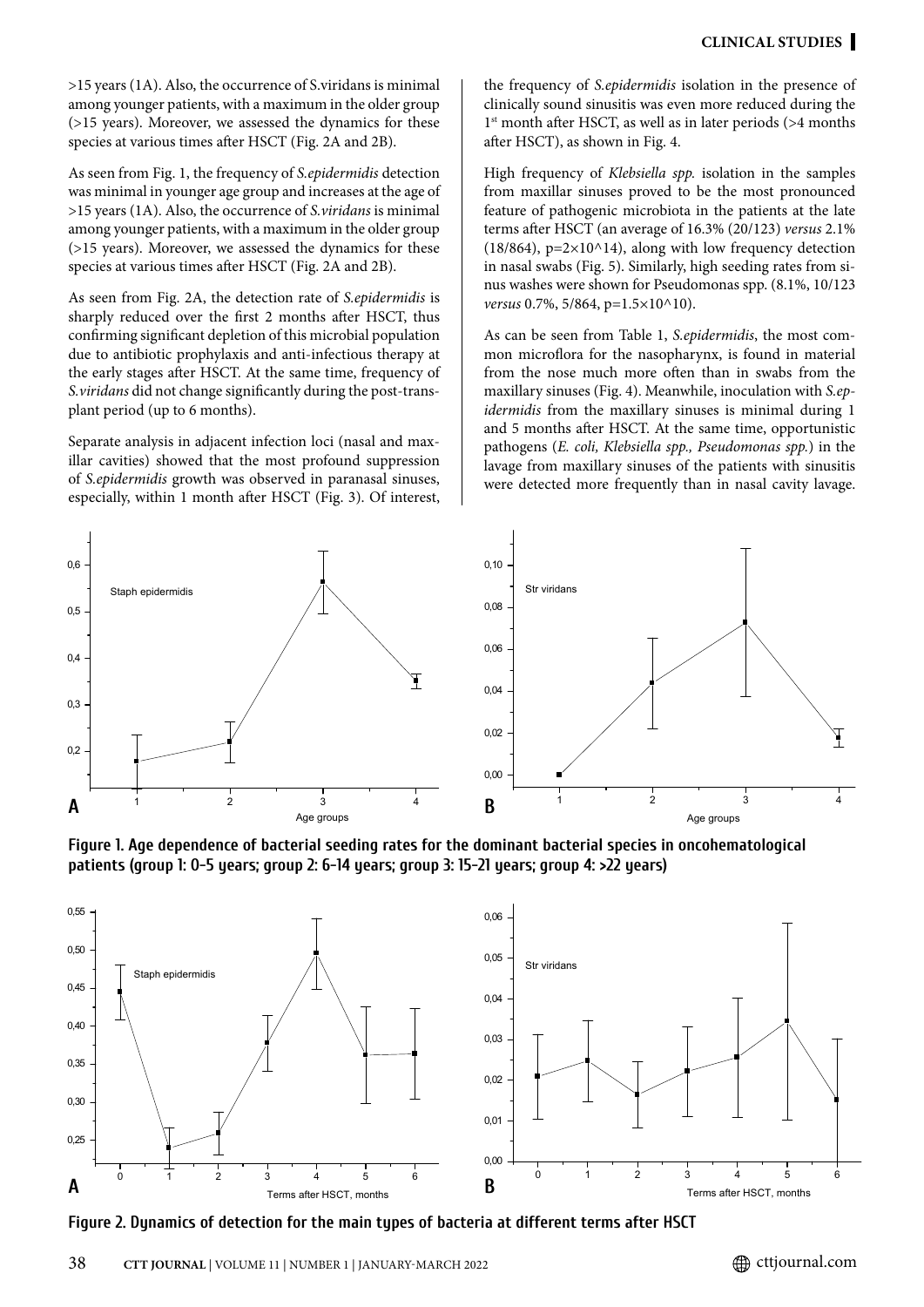

**Figure 3. Frequency of** *S.epidermidis* **detection in nasal swabs (squares) and maxillary sinuses (circles) at various terms after HSCT**



**Figure 4. Detection frequency for** *S.epidermidis* **in the specimens from nasal cavity and maxillar sinuses in sinusitis-free cases (black squares), and in presence of clinical sinusitis (red circles) at various times after HSCT**



**Figure 5. The frequency of detection of** *Klebsiella spp.* **in the samples from nasal cavity and sinuses in absence of clinical symptoms (black squares), and in presence of clinical sinusitis (red circles) over the terms of 0 to >4 months following HSCT**

This confirms the diagnostic significance of the bacteriological analysis of the exudate obtained by sinus puncture and, possibly, the protective function of *S.epidermidis* on the skin and mucous membranes.

Next, we determined the isolation frequency of distinct microbes from the general data massive (nasal cavity + maxillary sinuses) and found that *Klebsiella spp.* with symptoms of sinusitis occurs significantly more often than in patients free of these symptoms, respectively, 6/102 (5.9%) *versus* 8/501 (1.6%), p=0.009. A similar increase was shown for *Pseudomonas spp.* and *E.coli* (see Table 2). A higher frequency of detection of *Klebsiella spp.* in the punctures from maxillary sinuses was noted in cases of clinical sinusitis at the  $1<sup>st</sup>$ ,  $2<sup>nd</sup>$ month, as well as from the 4<sup>th</sup> month and later post-HSCT.

Moreover, we estimated the frequency of bacterial findings within +30 days since clinical diagnosis of sinusitis. Higher frequency of *Pseudomonas spp.* (1/378 *vs* 7/217) was revealed in the samples from paranasal sinuses in 5 patients within 3 weeks after clinical diagnosis of sinusitis.

### Antibiotic resistance

Several resistant bacterial strains were isolated from nasal cavity and paranasal sinuses in the patients with sinusitis, mostly, at later terms (>2 months post-transplant).

Over the entire period of time (2019 to 2021), the clinical staphylococcal isolates were tested for their sensitivity to cefoxitin, erythromycin, clindamycin, gentamycin, norfloxacin, tetracycline, tigecycline, and linezolid. According to the expert Guidelines of European Committee on Antimicrobial Susceptibility Testing (EUCAST). Cefoxitin is considered a screening drug in order to discriminate between the categories of methicillin-resistant staphylococci (MRS) and methicillin-sensitive strains (MSS). Throughout the observation terms, the methicillin-resistant *S.aureus* (MRSA) were isolated in 4% of lavage and puncture samples obtained from maxillar sinuses in the patients with oncohematological disorders. Over this period of time, we did not reveal any *S. aureus* strains resistant to linezolid or tigecycline. 31% of *S.aureus* isolates were resistant to erythromycin. The revealed category of erythromycin sensitivity, in accordance with EUCAST rules, is also extended to clarithromycin and roxytromycin. Norfloxacin resistance was shown for 5% of *S.aureus* strains. The norfloxacin-sensitive staphylococci are regarded as sensitive to moxifloxacin and, at higher doses (or with prolonged infusion), to levofloxacin and ciprofloxacin. Tetracycline resistance of *S. aureus* strains was shown in 10%. The tetracycline-sensitive staphylococci are also considered sensitive to doxycycline and minocycline. Maximal percentage of antibiotic resistance for staphylococcal strains was found with gentamycin (24%). Gradient diffusion tests for vancomycin resistance were applied to methycillin-resistant staphylococci (E-test). All the MRSA strains proved to be vancomycin-sensitive.

All the *E.faecalis* isolates obtained from nasal cavity of the patients treated for oncohematological disorders who suffered from sinusitis have shown good sensitivity level with antibacterial drugs, i.e., 100% to ampicillin, linezolid, vancomycin and tigecycline.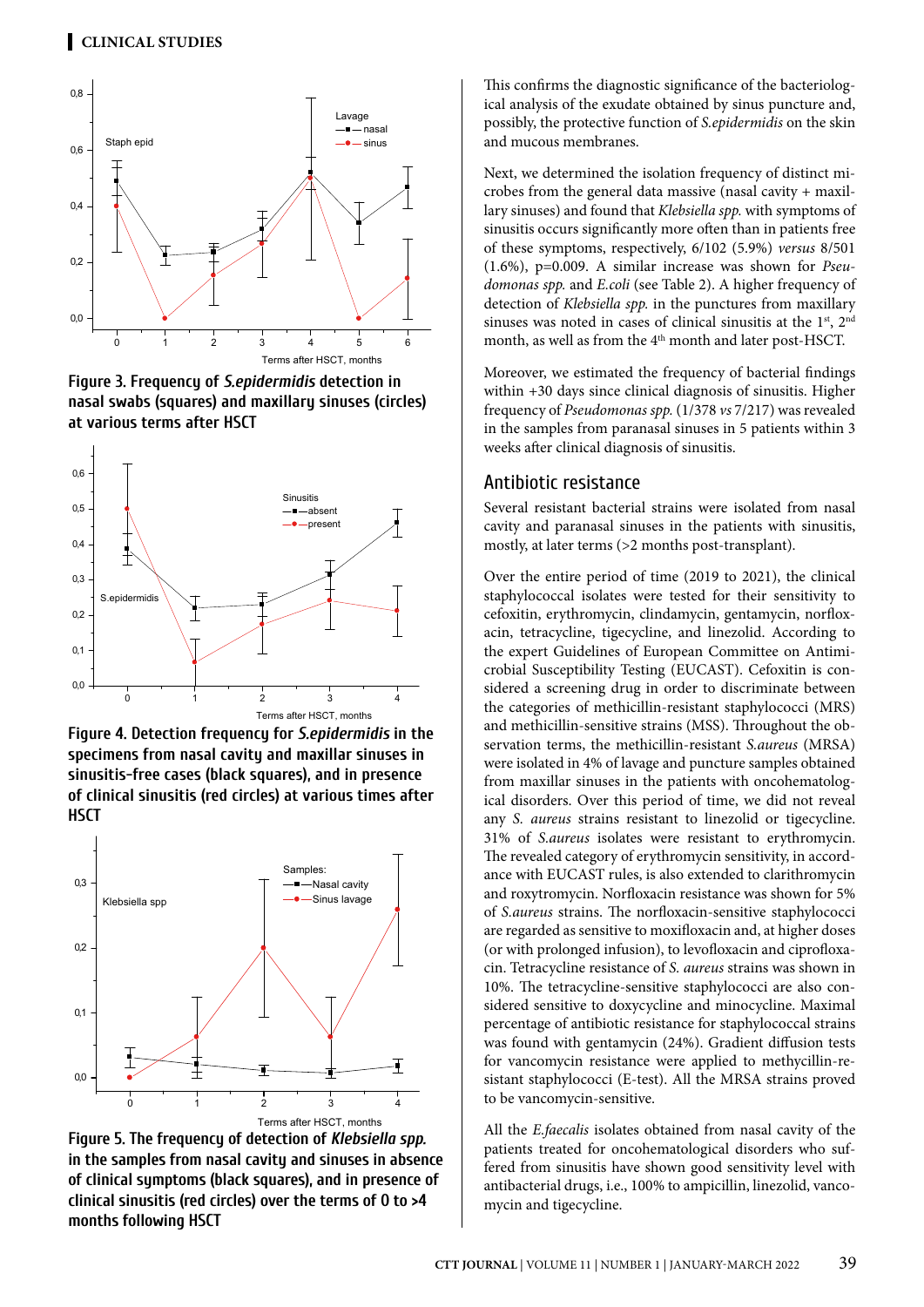**Table 1. Comparative detection frequency of main bacterial species in the samples from nasal cavity and paranasal sinuses in the patients with ORL disorders after HSCT**

| <b>Bacterial species</b> | Lavage from maxillar sinus, % | Lavage from nasal cavity, % | Significance levels, p |
|--------------------------|-------------------------------|-----------------------------|------------------------|
| E.coli                   | $2.9 + 2.1$                   | $0.26 + 0.19$               | 0.002                  |
| E.faecalis               | $1.5 + 1.5$                   | $1.07 + 0.37$               | 0.75                   |
| Klebsiella spp           | $8.8 + 3.5$                   | $1.32 + 0.42$               | 0.00002                |
| Pseudomonas spp          | $5.9 + 2.9$                   | $0.53 + 0.03$               | 0.0002                 |
| Acinetobacter spp        | 0                             | $0.26 + 0.19$               | 0.07                   |
| Corynebacter             | $2.9 + 2.1$                   | $1.2 + 0.39$                | 0.23                   |
| Neisseria                | $1.5 + 1.5$                   | $0.79 + 0.32$               | 0.56                   |
| S. epidermidis           | $20.5 + 4.9$                  | $34.4 + 1.7$                | 0.02                   |
| S.viridans               | $7.4 + 3.2$                   | $3.2 + 0.6$                 | 0.07                   |
| <i>S.aureus</i>          | $4.4 + 2.5$                   | $2.6 + 0.6$                 | 0.39                   |

**Table 2. Incidence of different bacterial species in the samples from nasal cavity and/or maxillary sinuses in the patients with sinusitis compared with sinusitis-free patients subjected to HSCT**

| <b>Bacterial species</b> | Seeding frequency, % |                 |                        |
|--------------------------|----------------------|-----------------|------------------------|
|                          | Sinusitis $(+)$      | Sinusitis $(-)$ | Significance levels, p |
| S.epidermidis            | 25/102 (24.9%)       | 150/501 (29.9%) | 0.27                   |
| S.viridans               | 6/102(5.9%)          | 16/501 (3.2%)   | 0.19                   |
| <i>S.aureus</i>          | 4/201 (3.9%)         | 11/501 (2.9%)   | 0.31                   |
| Neisseria spp.           | 1/102 (1.0%)         | 4/501 (0.8%)    | 0.85                   |
| Klebsiella spp.          | 6/102(5.9%)          | 8/501 (1.6%)    | 0.009                  |
| Pseudomonas spp.         | 5/102 (4.9%)         | 3/501 (0.6%)    | 0.0005                 |
| E.coli                   | 2/102 (2%)           | 1/501 (0.2%)    | 0.02                   |

100% of *S.pneumoniae* strains isolated in this study were sensitive to oxacillin, and therefore, to all β-lactam antibiotics. Among them, 90% showed sensitivity to norfloxacin and, hence, to moxifloxacin. Over the study period, we have not revealed any *Pneumococcus* strains resistant to vancomycin and linezolid. Resistance to tetracycline and erythromycin was detected for 70% of *S.pneumoniae* strains.

The species of *Enterobacterales* exhibited different patterns of antibiotic resistance. E.g., all *E. coli* strains were sensitive to amikacine, 3rd-generation cephalosporins (cefotaxim, ceftazidim, ceftriaxone), protected aminopenicillines, and meropenem. Meanwhile, resistance of *Klebsiella pneumoniae ssp pneumoniae*, the actual nosocomial pathogen, proved to be increased over this observation period, being as high as 85% to cephalosporins (III generation) and to meropenem (60%).

# **Discussion**

Acute sinusitis is a common complication following HSCT, and several studies addressed this issue [6, 7]. Immunosuppressive drugs, chemotherapy, radiation treatment, prolonged antibiotic therapy, autoaggressive graft-versus-host disease (GVHD), and long periods of hospitalization are predisposing factors for the upper respiratory tract infections. Current clinical diagnostics of sinusitis, both before and after HSCT, is often based on computed tomography (CT) findings, which in many cases correlate with history and clinical examination data [8]. The authors have shown that the severity of pre-transplant sinus lesions revealed on CT scans correlated with clinical and radiological signs of sinusitis later post-transplant, having been associated with a trend for reduced survival. Therefore, the clinical background before HSCT is also important for assessing further risks of developing ORL disorders. Our results of bacteriological testing are based on the clinical cohort treated at the R.M. Gorbacheva Memorial Research Institute of Children Oncology, Hematology and Transplantation [5]. Infectious complications in allogeneic HSCT are significantly more common than in autologous HSCT, with respect to cytopenic period and rates of hematopoietic recovery. Our data refer to the patients who received allogeneic HSCT. Acute symptoms of rhinosinusitis may be registered at any term after HSCT, reaching 5.3% (95% CI 5.0%-5.6%) at the stage before transplantation; 3.01% (95% CI 2.8%-3.2%) in the course of engraftment, and 8.13% (95% CI 7.67%-8.60%), post-engraftment. From this comparison, one may suggest that massive antibiotic therapy after HSCT appears to prevent some of infectious conditions at the early stages post-transplant. However, later recolonization of pathogenic microorganisms is possible, including *Klebsiella spp., S. aureus, S.pneumoniae*, at a high risk of resistant strain selection, which was confirmed by us in the present work. One should note, however, that these 3 types of pathogenic bacteria were detected in a total of 13% of patients with sinusitis, i.e. the pathogen remained unknown in most cases. For additional diagnos-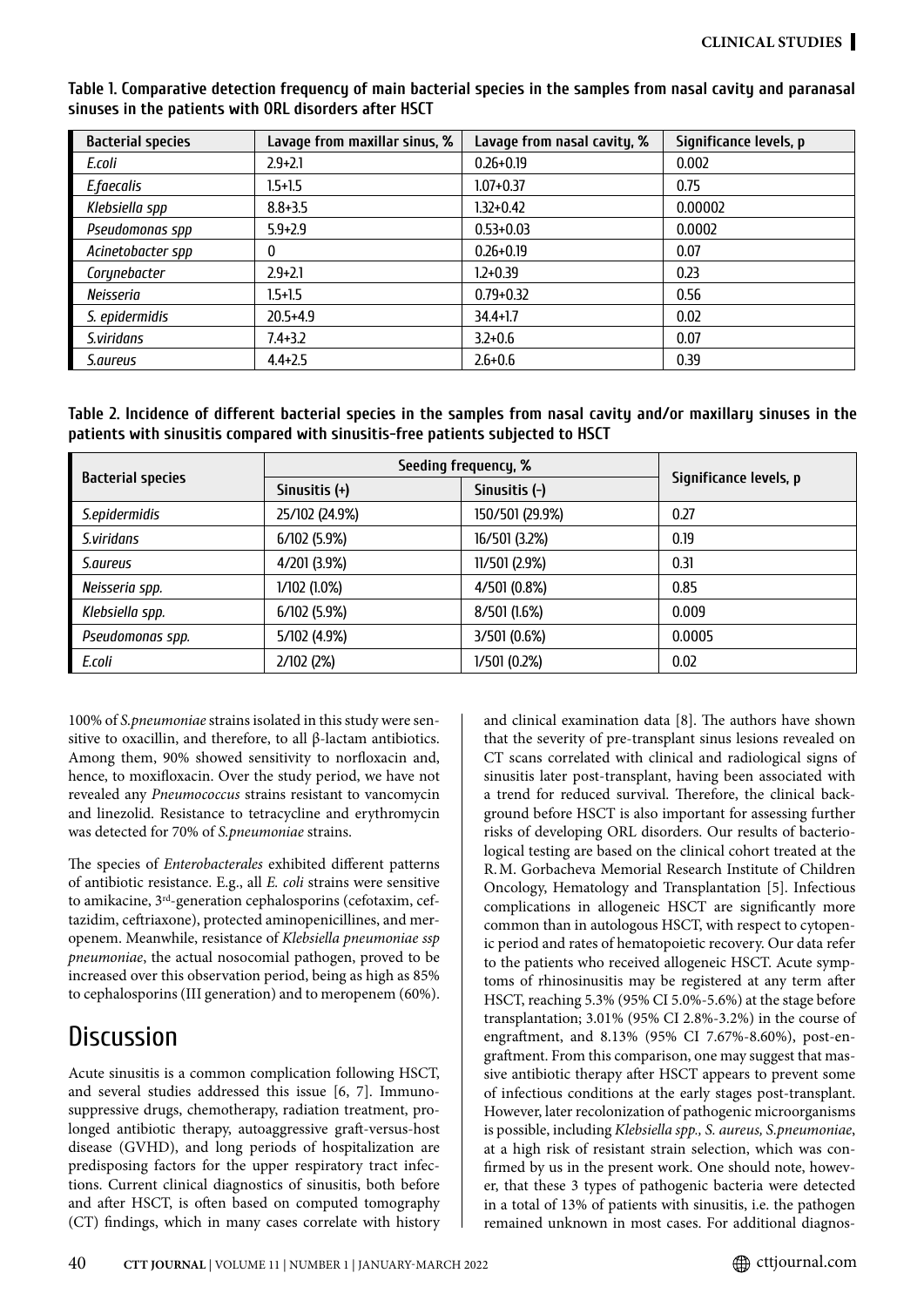### **Clinical STUDIES**

tics, along with search for pathogenic fungi and viruses, the extended diagnostics, e.g., of strictly anaerobic microbiota, are needed. In this aspect, implementation of advanced sequencing (NGS technique) will be of great importance, thus making it possible to assess biological diversity and the ratio of main microbiota classes in complex clinical samples, e.g., from mucosal surfaces.

# Conclusions

1. The studies of relationships between the presence of facultative anaerobic, opportunistic microbiota in maxillar punctures and nasal cavities, and clinical course of sinusitis in the patients undergoing allogeneic HSCT did not reveal any significant correlations with severity of the disease (mild *versus* moderate grade).

2. Standard bacteriological testing aimed for detection of facultative anaerobic microorganisms in the maxillary sinus punctures after HSCT is of limited value within 1 month after HSCT, due to massive antibiotic therapy and suppressed growth of antibiotic-sensitive bacteria.

3. Massive antimicrobial therapy leads to the selection of resistant strains of *Klebsiella spp., Pseudomonas spp., E.coli, S.aureus*, mainly within 2 or more months after HSCT.

4. Low frequency of cultivable potentially pathogenic microorganisms in sino-nasal exudates cultures suggests reduced detection efficiency for the etiologically important bacteria which may cause sinusitis.

5. More sensitive and specific methods for detecting bacteria on the oropharyngeal and nasopharyngeal mucosa could be based on DNA diagnostics and multiplex PCR techniques, especially due to possible contamination of these sites with anaerobic bacteria of intestinal origin.

# Conflict of interest

None declared.

# References

1. Bento LR, Ortiz E, Nicola EM, Vigorito AC, Sakano E. Sinonasal disorders in hematopoietic stem cell transplantation. Braz J Otorhinolaryngol. 2014; 80: 285-289. doi: [10.1016/j.bjorl.2014.05.009](http://doi.org/10.1016/j.bjorl.2014.05.009)

2. Ivanchenko OA, Karpishchenko SA, Kozlov RS, Krechikova OI, Otvagin IV, Sopko ON, Piskunov GZ, Lopatin AS. The microbiome of the maxillary sinus and middle nasal meatus in chronic rhinosinusitis. Rhinology. 2016; 54: 68- 74. doi: [10.4193/Rhino15.018](http://doi.org/10.4193/Rhino15.018)

3. Lee JT, Frank DN, Ramakrishnan V. Microbiome of the paranasal sinuses: Update and literature review. Am J Rhinol Allergy 2016; 30: 3-16. doi: [10.2500/ajra.2016.30.4255](http://doi.org/10.2500/ajra.2016.30.4255)

4. De Boeck I, Wittouck S, Martens K, Claes J, Jorissen M, Steelant B, van den Broek, MFL, Seys SF, Hellings PW, Vanderveken OM, Lebeer S. Anterior nares diversity and pathobionts represent sinus microbiome in chronic rhinosinusitis. mSphere 2019; 4:e00532-19. doi: [10.1128/](http://doi.org/10.1128/mSphere.00532-19) [mSphere.00532-19](http://doi.org/10.1128/mSphere.00532-19)

5. Dolgov OI, Karpishchenko SA, Rodneva YA, Utimisheva ES, Moiseev IS, Zubarovskaya LS, Kulagin AD. Prevalence of acute inflammatory otorhinolaryngological diseases in hematopoietic stem cell transplant recipients. Russian Otorhinolaryngology. 2021;20(3):20-26 (In Russian.). doi: [10.18692/1810-4800-2021-3-20-26](http://doi.org/10.18692/1810-4800-2021-3-20-26)

6. Drozd-Sokolowska JE, Sokolowski J, Wiktor-Jedrzejczak W, Niemczyk K. Sinusitis in patients undergoing allogeneic bone marrow transplantation – a review. Braz J Otorhinolaryngol. 2017 Jan-Feb;83(1):105-111. doi: [10.1016/j.](http://doi.org/10.1016/j.bjorl.2016.02.012) [bjorl.2016.02.012](http://doi.org/10.1016/j.bjorl.2016.02.012)

7. Utimisheva ES, Dolgov OI, Paina OV, Ekushov KA, Vitrischak AA, Smirnov BI, Zubarovskaya LS, Karpischenko SA, Afanasyev BV. Incidence, diagnosis and treatment of sinusitis in children and adolescents after hematopoietic stem cell transplantation. Cell Ther Transplant. 2019; 8(1):46-53.

8. Billings KR, Lowe LH, AquinoVM, Biavati MJ. Screening sinus CT scans in pediatric bone marrow transplant patients. Otorhinolaryngology. 2000; 52(3): 253-260.